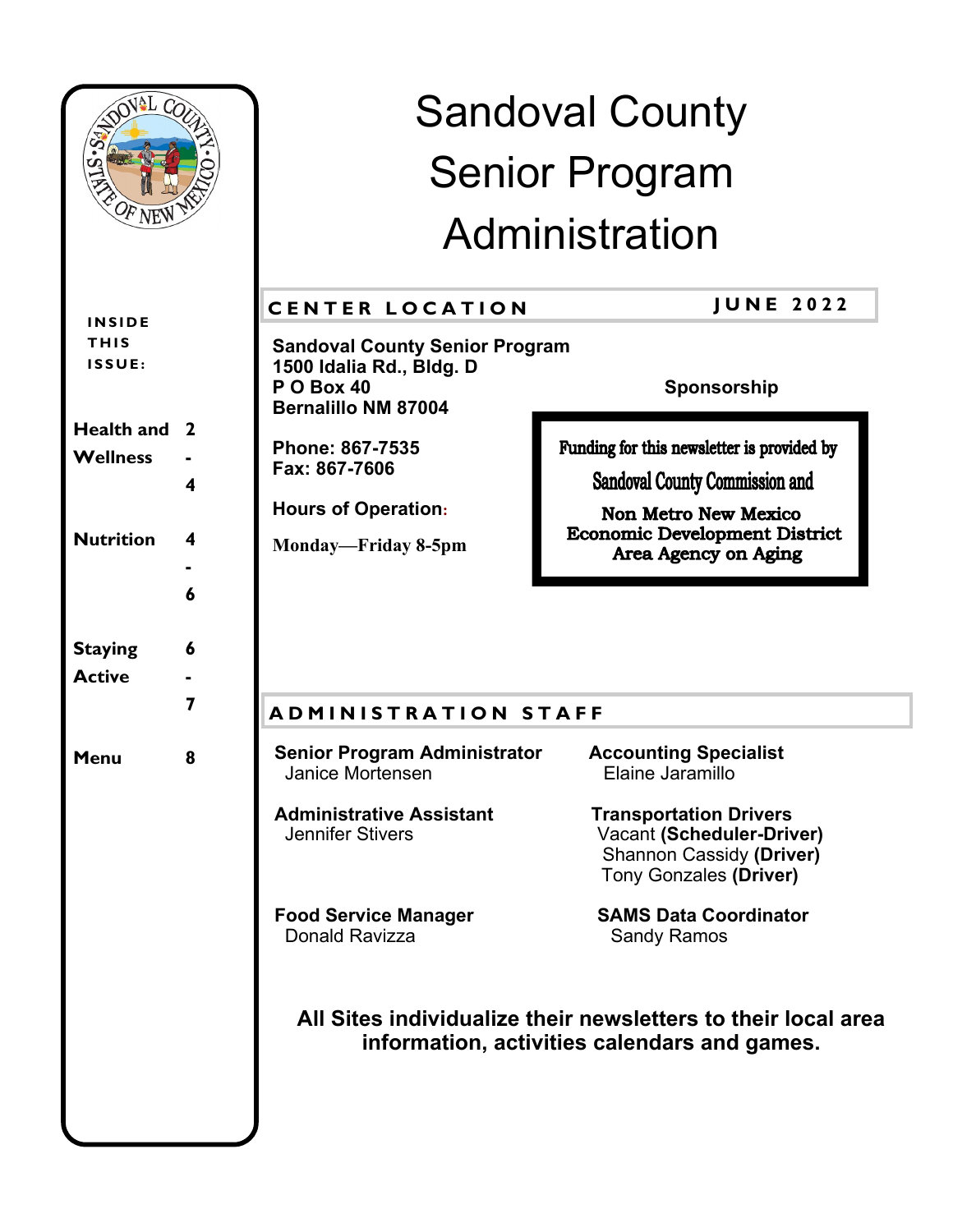**P A G E 2**

# Health & Wellness

# **5 Tips for Men's Health Month**

By: Vikil Girdhar, MD

June is Men's Health Month, a time to increase awareness of preventable health problems and encourage early detection and treatment of disease among men and boys. Research and studies continue to show a significant difference when it comes to the health of men compared to women. While these differences are often associated with certain behaviors, it also helps pinpoint major issues that need to be addressed.

Let's take a minute to look at some facts:

- 1. According to the CDC, the average lifespan for men is about five years less than women, and over the years there has been a gradual increase in this gap.
- 2. The top three causes of death for men include heart disease, cancer, and unintentional injuries.
- 3. Men are almost twice as likely as women to die of a heart attack and significantly more likely to die of cancers as compared to women.
- 4. Men are also less likely to undergo treatment for mental health conditions such as depression, resulting in nearly a 4x increased likelihood of committing suicide.

There isn't one particular reason for this lifespan and health disparity, but there is a group of factors that contribute to the cause. A higher percentage of men do not have healthcare coverage this, in turn, leads to a lower use of healthcare resources, as men are less likely to schedule routine doctor's appointments. When compared to women, men make about half as many doctor visits for preventive care. They also tend to be involved and employed in more dangerous occupations such as mining, firefighting, and construction.

One of the most problematic behaviors contributing to this lifespan disparity is the non-help-seeking nature amongst men. Statistics show that women are 33% more likely to visit their doctor and 100% better at maintaining screening and preventive services than men. Preventive visits are essential to improving everyone's health, regardless of their age or gender.

Here are five recommendations for men to help them stay on top of their game.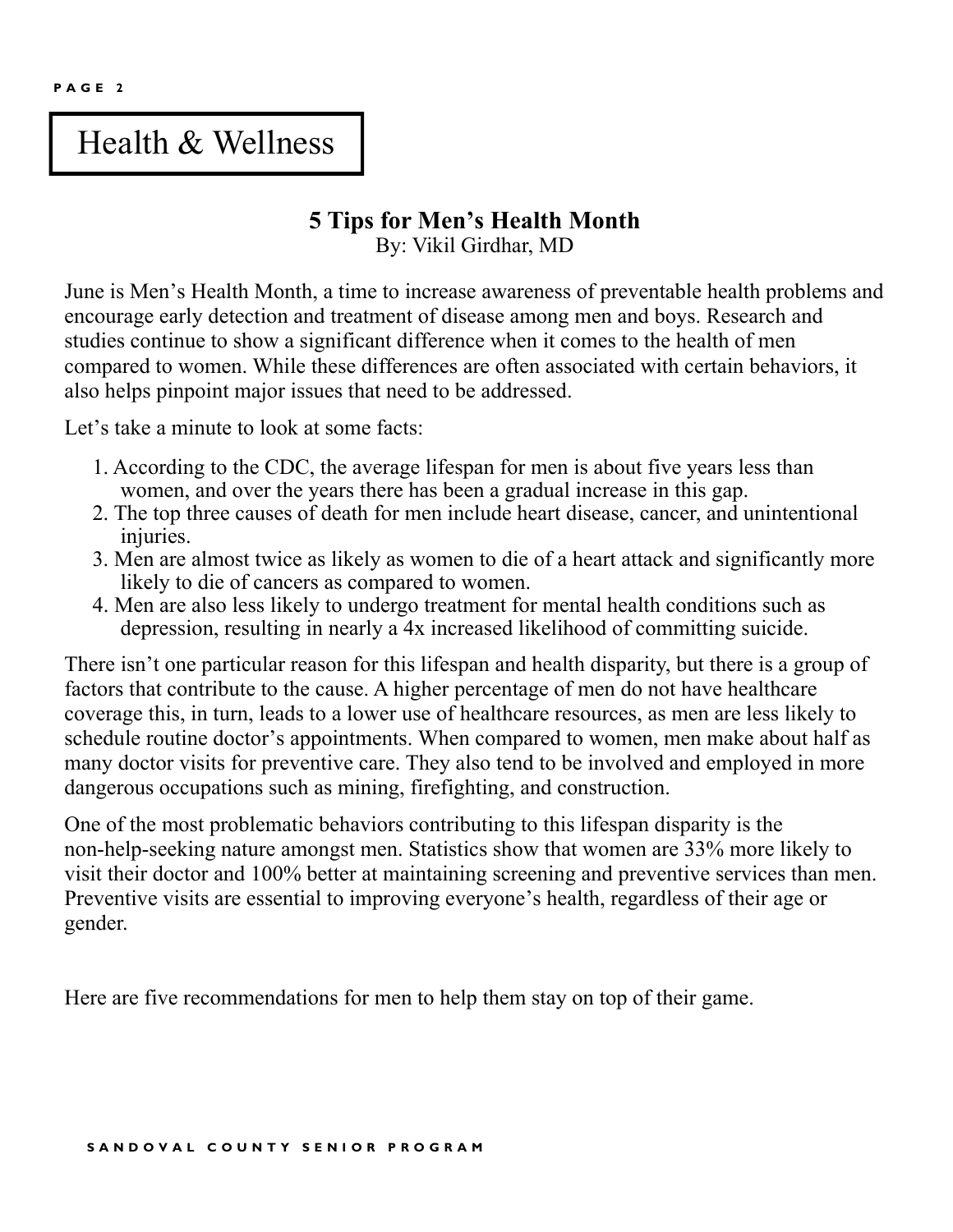Health & Wellness continued

1. Stay updated on your vaccinations! Now that we are recovering from the COVID-19 pandemic, it is crucial to be up to date on vaccinations. Your primary care provider (PCP) will help keep you on track as there are many that are recommended based on age. Not only do immunizations help you stay healthy, but they keep your body's immune system functioning to its highest level. Vaccines are usually recommended at the time of your annual visit with your PCP.

2. Do your screenings! Your PCP will do screening labs if you have certain risk factors, such as family history or weight changes. Screenings for diabetes, thyroid disease, liver issues, anemia, and cholesterol are part of the routine bloodwork often done at the doctor's office. Men are typically given prostate exams at the age of 40, which is done annually to make sure no enlargement or masses are present which may cause complications down the line. A colonoscopy is another recommendation to assess the risk for colon cancer by age 50 (or sooner if there is family history). A lung CT scan is another common practice for those ages 50 or over who currently smoke or have smoked in the past to check for lung cancer. Also, during your visits with your PCP, depression screenings are done to make sure that you are not at a higher risk of developing major depression. They will also make sure that routine blood pressure and weight/height checks are done and are in the normal range.

3. Lower your stress! Statistics show that men have more difficulty handling stress compared to women. This may be because women typically have better social networks, or a circle of friends and they are able to confide in them. The male mentality often tends to avoid discussing their feelings and as a result, are less likely to disclose such issues with their PCP, resulting in many cases of major depression/anxiety being undiagnosed. Stress itself is linked to higher blood pressure and body weight, so it's important to take time to focus on activities that will help relieve stress.

4. Watch your risky behaviors! Limiting alcohol consumption and not smoking are almost routinely advised by your PCP, as they can result in liver disease, cirrhosis, and alcohol dependence. Smoking contributes to a wide variety of cancers and is one factor that is the most changeable. Nicotine replacement therapy options can help you quit smoking; some examples include Chantix, nicotine patches, and nicotine gum. There are many resources and programs that can help you reduce your alcohol intake, such as counseling or Alcoholics Anonymous, which your PCP can refer you for. If you're sexually active, it's important to routinely be tested for sexually transmitted diseases and practice safe sex. It's also important to avoid illicit drug or non-prescription medication use. Lastly men, please use your seatbelts and wear helmets if you are riding a motorcycle!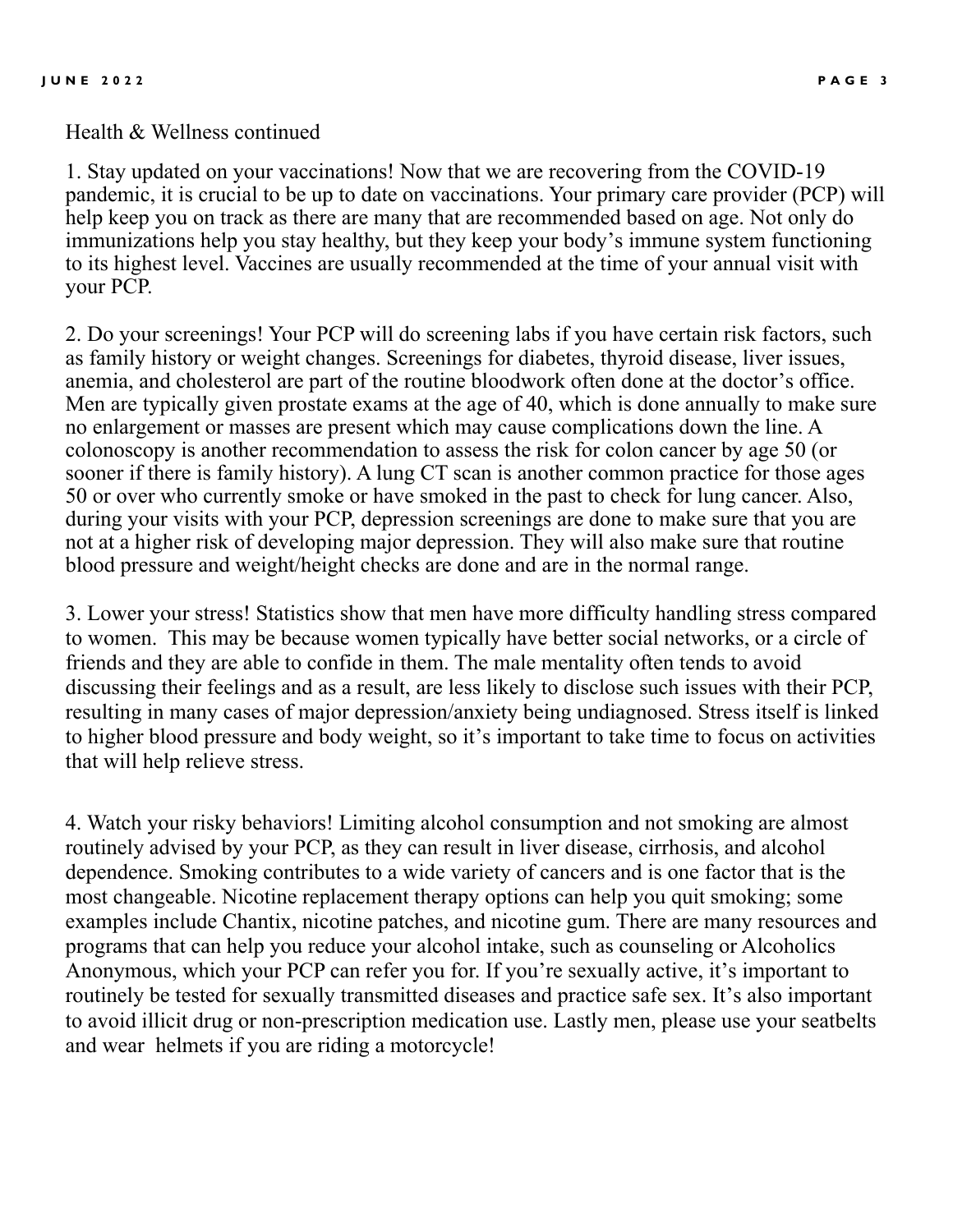Health & Wellness continued

5. Watch what you eat! As the saying goes, you are what you eat. Eating large amounts of processed foods or foods with a high amount of sodium (salt) are main causes for obesity. Obesity is linked to increased occurrences of heart disease, Type 2 diabetes, and breathing issues. Focus on lean proteins and foods that provide good nutrition and a large number of vitamins. Some examples include chicken, turkey, fish, Greek yogurt, beans, and lentils. Foods with high fat and/or carbohydrate content should only be eaten in moderation; examples include white bread, pasta, pizza, fried foods, pastries or cookies, processed meats and cheeses, and most fast-food meals. Exercise goes a long way, so working out three to four times a week for about 30 minutes will help your body and your mind.

The men in our lives are important! This Men's Health Month let's focus on helping them optimize their health. There are several factors that need to be taken into consideration, but these five tips are a great place to start. Routine doctor's appointments and going for preventive well-visits are another simple step men can take to feel better and to help reduce the health disparity between men and women.

**Nutrition** 

## **Nutrition for Older Men**

The Difference a Healthy Eating Style Can Make

Eating right can help keep your body and mind sharp and extend quality of life.. Older men need:

#### **Calcium and Vitamin D**

Older adults need more vitamin D and calcium than younger adults to help maintain strong and healthy bones. Calcium-rich foods include low-fat and fat-free dairy products, like milk and yogurt, as well as fortified foods and beverages, such as some cereals, non-dairy milks and 100% fruit juices. Dark green leafy vegetables and canned fish with soft bones are also sources of this important nutrient. Foods that provide vitamin D include fatty fish, like salmon, eggs and fortified foods and beverages. Three servings of dairy are recommended every day. If you take a calcium supplement or multivitamin, be sure to choose one that contains vitamin D.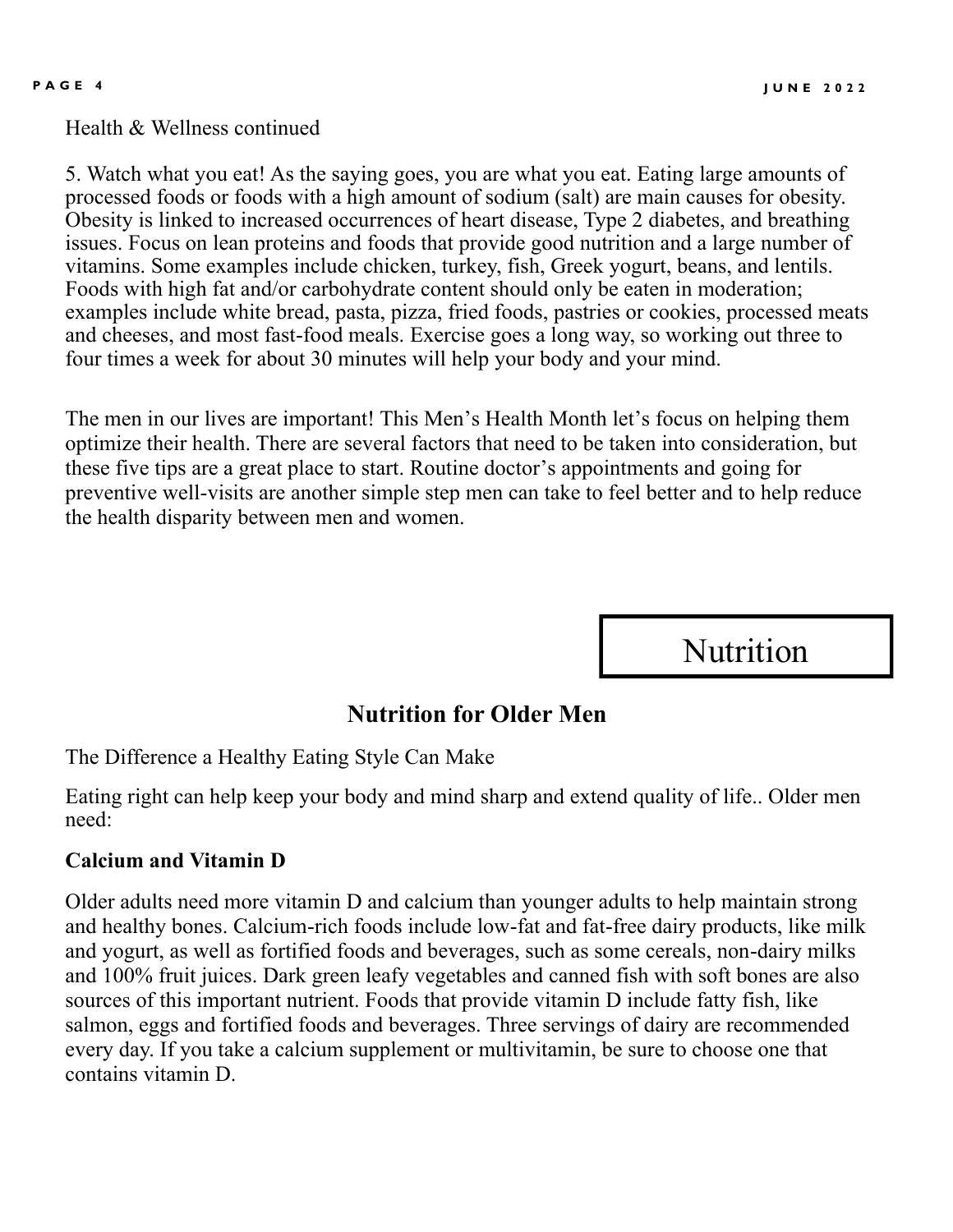Nutrition continued

### **Dietary Fiber**

Fiber helps keep bowel functions normal and may influence digestive health by promoting the survival of good bacteria. Higher intakes of dietary fiber also have been shown to help decrease the risk of developing Type 2 diabetes and heart disease. Many fiber-rich foods take longer to digest and can help keep you full longer. Men older than 50 need 30 grams of dietary fiber a day; good sources include whole grains, fruits, vegetables, beans and lentils. Try to make at least half your grains whole grains. Oatmeal, whole-wheat breads and pastas and whole-grain cereals can all be good sources. For products with a Nutrition Facts Label, such as cereals and breads, choose foods with at least 3 grams of dietary fiber per serving. Also aim to eat a variety of fruits and vegetables throughout your day.

#### **Potassium**

Increasing potassium intake along with decreasing sodium (salt) may lower your risk of high blood pressure. Sources of potassium include fruits and vegetables, such as bananas, sweet potatoes, spinach and white beans. Choose low-sodium foods and replace salt with herbs and spices to reduce your sodium intake.

#### **Healthy Fats**

Most of the fats you consume should come from heart-healthy unsaturated fats. Try extra-virgin olive oil, canola oil, walnuts, almonds and avocados. Saturated fat, which comes from sources such as meat and full-fat dairy, should be limited to less than 10% of calories. Make Calories Count

Most older men cannot eat the way they did in their 20s and maintain a healthy weight. As men age, they typically become less active, lose muscle and gain fat. All of these things combined can cause metabolism to slow down. More physical activity is needed to keep metabolism up.

How many calories you need each day depends on your age, gender and activity level. The daily calorie needs for men over the age of 50 are approximately:

2,000 to 2,200 calories if not active.

2,200 to 2,400 calories if moderately active.

2,400 to 2,800 calories if regularly active.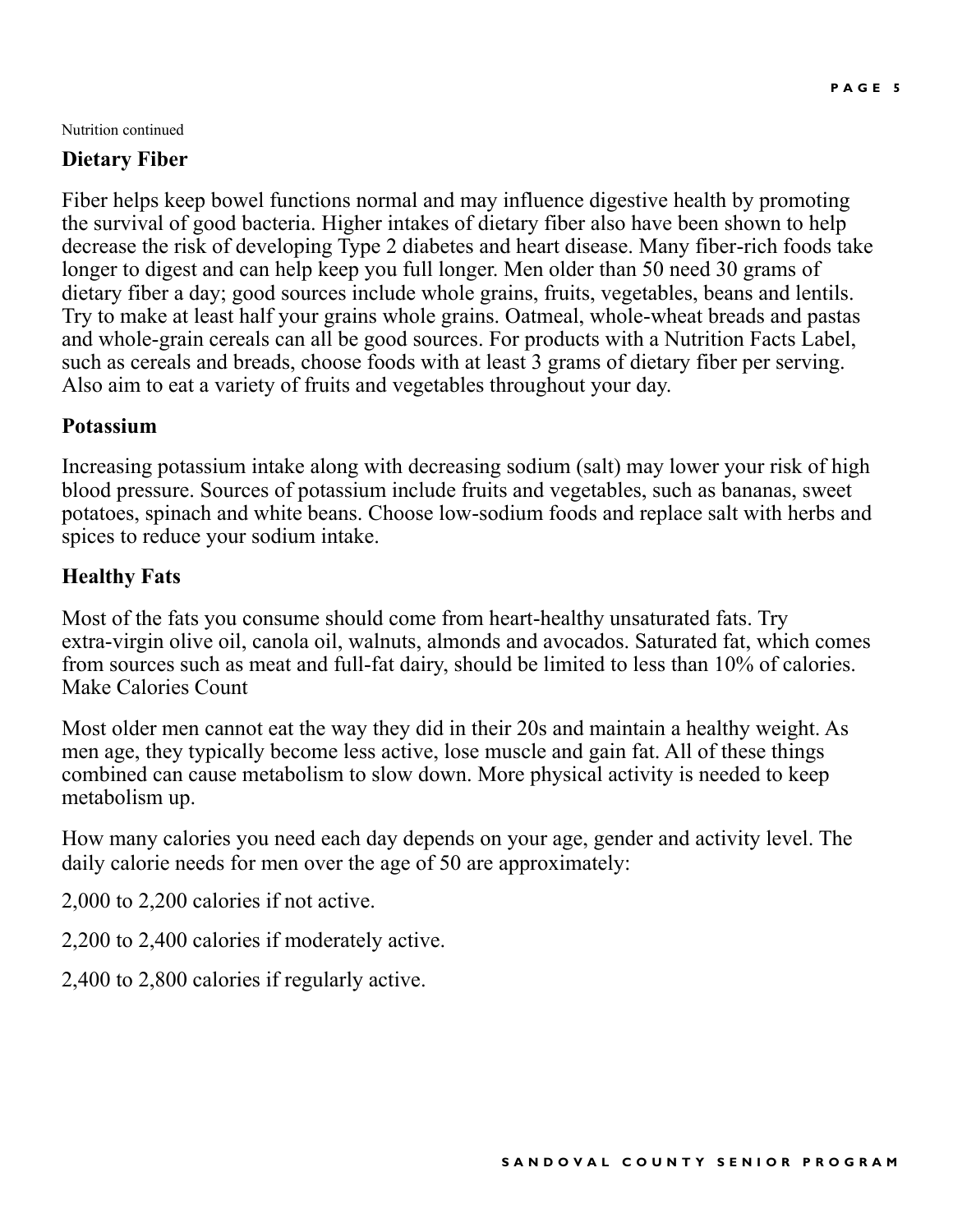#### **P A G E 6**

Nutrition continued

Despite needing fewer calories, the same or higher amounts of nutrients are required when we age. Including wholesome foods on a regular basis, including fruits, vegetables, lean proteins, low-fat or fat-free sources of dairy, whole grains and healthy plant-based fats will provide those nutrients and help to control calories.

It also will help to balance your calorie intake by getting at least 30 minutes of physical activity most days of the week. Being physically active helps older men rev up metabolism, build and strengthen muscles, maintain bone health and increase energy levels. Physical activity also helps to lift your spirits.

Staying Active

#### **How Men Can Stay Active**

Exercise may not be the magic youth potion for men, but it's darn close. Sit less, move more, live longer.

As you age, blood vessels stiffen, reflexes slow, and the scale moves up a few pounds every year. Most or all of that extra weight is fat. Staying physically active can help you stay leaner and ward off health problems like heart disease, the No. 1 killer of men.

Here are the best ways to stay on the move in your middle years and beyond.

#### **Muscle Matters**

As the decades roll by, you lose up to half of your muscle. That's why you need strength training. You work with weights or resistance to stay strong. You can try:

- Weightlifting
- Elastic bands
- Hand dumbbells and kettle bells
- Body weight (pushups, pull ups, squats, belly crunches)

Work out all your major muscle groups -- chest, shoulders, arms, abs, hips, and legs -- two or more days a week. Do at least one set of 8-12 reps with a couple of minutes rest in between.

**Tip:** Keep the pauses between exercises short so you can get strength training and a heartpumping cardio workout in one shot.